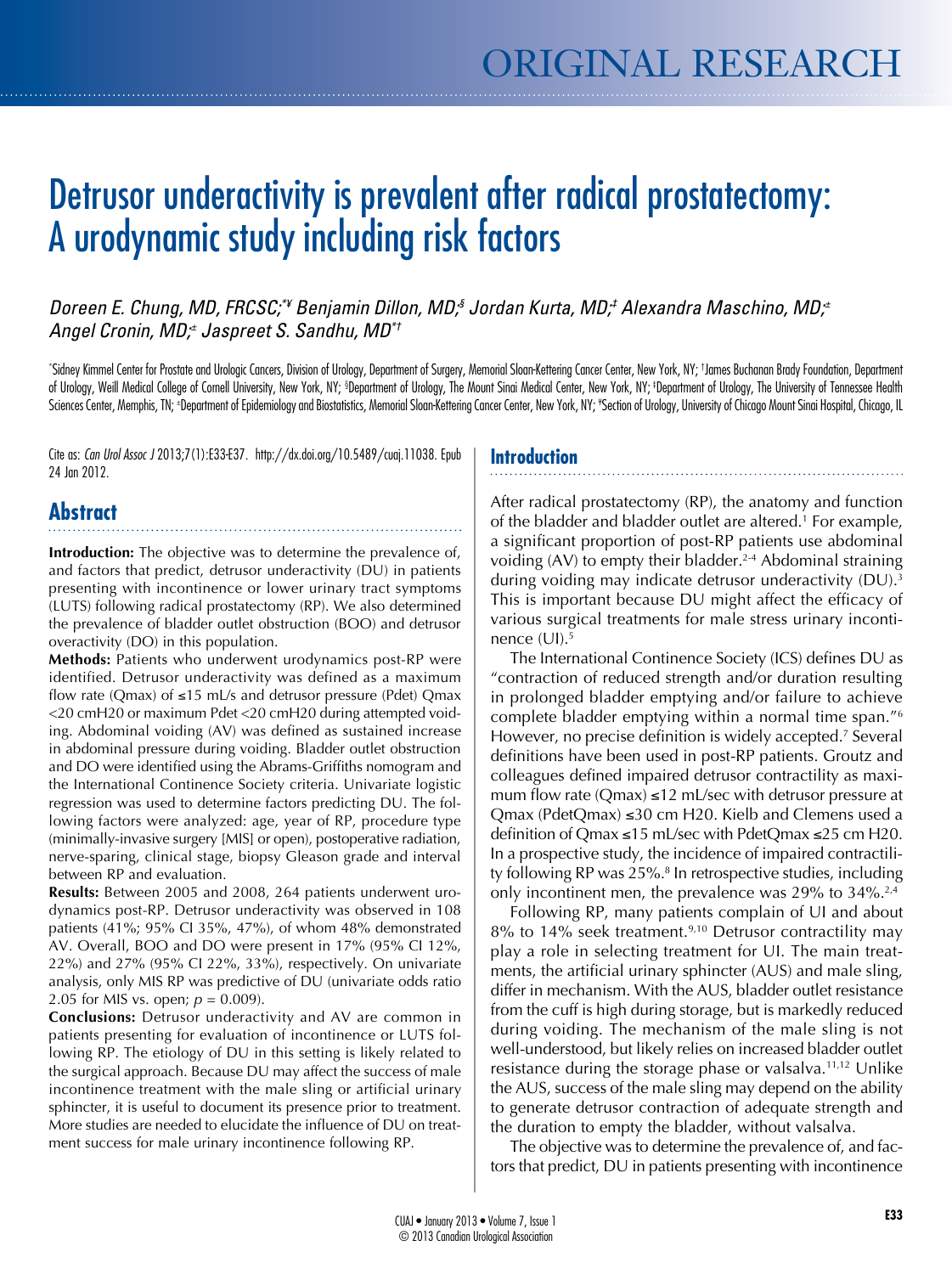or lower urinary tract symptoms (LUTS) following RP. We also determined the prevalence of bladder outlet obstruction (BOO) and detrusor overactivity (DO) in this population.

# **Methods**

This study included data on 264 patients with UI or LUTS post-RP. After institutional review board approval, patients who had undergone RP and video-urodynamic studies between August 2005 and December 2008 were identified. All patients were evaluated with detailed history, physical examination, urodynamics and cystoscopy. Incontinence was defined as involuntary leakage of any amount of urine requiring protection. For patients who had surgery at our institution, additional prostate cancer and follow-up data were obtained. We identified 307 urodynamic studies. Studies on patients with AUS and duplicate studies on a single patient were excluded  $(n = 26)$ .

Prior to urodynamics, free uroflow data were obtained and all patients discontinued antimuscarinics for ≥1 week. Post-void residual urine (PVR) was measured by catheterization. Urodynamics testing was conducted according to ICS guidelines using Laborie (Toronto, ON) equipment. At 200 mL, patients coughed and performed valsalva to record valsalva leak point pressure (VLPP). These maneuvers were repeated at capacity. We defined PdetQmax as detrusor pressure at time of Qmax. Bladder outlet obstruction was determined by Abrams-Griffiths nomogram. Criterion for AV was sustained increase in abdominal pressure during voiding. After voiding, the bladder was refilled to 200 mL, the catheter was removed and VLPPs were repeated. Abdominal pressure was used to record VLPP (as opposed to ICS guidelines) to allow the recording of VLPP without a catheter in place. This is often necessary to document VLPP in patients with anastomotic strictures (AS) and UI. Fluoroscopic images were obtained throughout. After urodynamics, all patients underwent flexible (14 Fr) cystoscopy. The presence of AS, AV and DO was recorded.

The criteria for DU were Qmax ≤15 mL/sec and PdetQmax ≤20 cm H20. For patients unable to void, the criterion was maximum Pdet ≤20 cm H20 during attempted voiding.

To determine which factors were predictive of DU, we used logistic regression. Factors examined were age at prostatectomy, year of prostatectomy, procedure type (minimally-invasive surgery [MIS] vs. open RP), nerve-sparing status (none, unilateral, bilateral), clinical stage (≤T2A and ≥T2B), biopsy Gleason grade (<7, =7 and >7), postoperative radiation and time between prostatectomy and first clinic visit. We tested for differences in the rates of incontinence and AS by detrusor activity using Fisher's exact test. Sensitivity analyses were conducted in the subgroup that had prostatectomy at our institution. Statistical analyses were performed using Stata software 10.0 (Stata Corp., College Station, TX).

The *p* values <0.05 were considered statistically significant.

## **Results**

The median age at RP was 61 years. Of the 264 patients, 238 (90%) patients were incontinent. The mean PVR was  $15 \pm 42$  mL and did not differ significantly in patients with or without DU ( $7 \pm 3$  mL vs.  $19 \pm 3$  mL,  $p = 0.222$ ). The mean bladder capacity  $(314 \pm 140 \text{ mL})$  was also not significantly different between patients with and without DU  $(304 \pm 123 \text{ mL vs. } 320 \pm 150 \text{ mL}, p = 0.655)$ . The remaining 26 (10%) patients were continent, but had LUTS. We observed BOO in 17% (95% CI 12%, 22%; n = 44) of patients and DO in 27% (95%CI 22%, 33%; n = 71). Of continent patients, BOO was present in  $31\%$  (n = 8); in incontinent patients, BOO was present in 15% ( $n = 36$ ) ( $p = 0.053$ ). We observed DO in  $46\%$  (n = 12) of continent patients and 25% ( $n = 59$ ) of incontinent patients ( $p = 0.035$ ). Moreover, DU was observed in 108 patients (41%; 95% CI 35%, 47%). Of these 108, AV was seen in 48% (95% CI 38%, 58%).

We tallied the baseline characteristics according to detrusor activity (Table 1). The median time between surgery and evaluation was slightly shorter in the DU (25 months) than in the non-DU group (38 months), but not statistically significant ( $p = 0.13$ ). A greater proportion of patients with DU had undergone MIS (39%) than those without DU (24%), which was the only significant univariate predictor of DU (odds ratio 2.05 for MIS vs. open; 95% CI 1.20, 3.49; *p* = 0.009; absolute risk difference 15%; 95% CI 4%, 27%). A multivariable model, including all predictor variables, gave similar results, however, type of surgery did not reach conventional statistical significance (Table 2) ( $p = 0.08$ ). There were no other differences between groups, including prostatectomy year, clinical stage, Gleason grade and nerve-sparing status.

The presence or absence of UI and AS at the time of evaluation, by DU status, was detailed (Table 3). The proportion of patients with DU was lower among continent versus incontinent patients (19% vs. 43%; absolute risk difference  $-24\%$ , 95% CI  $-40\%$ ,  $-8\%$ ;  $p = 0.020$ ). The prevalence of AS was similar in patients with and without DU (26% vs. 25%; absolute risk difference 1%; 95% CI -10%, 12%).

We conducted post-hoc analyses to further explore the association between type of surgery and DU, by examining the subgroup treated at our institution. As with the full cohort, patients at our institution ( $n = 196$ ) who had MIS  $(n = 76, 39%)$  were more likely to experience DU (univariate odds ratio 2.02; 95% CI 1.13, 3.63; *p* = 0.018) than those who had open surgery ( $n = 120, 61\%$ ).

#### **Discussion**

Our study supports previous studies in demonstrating that DU is common following RP.<sup>2,4,8</sup> Although not well-studied,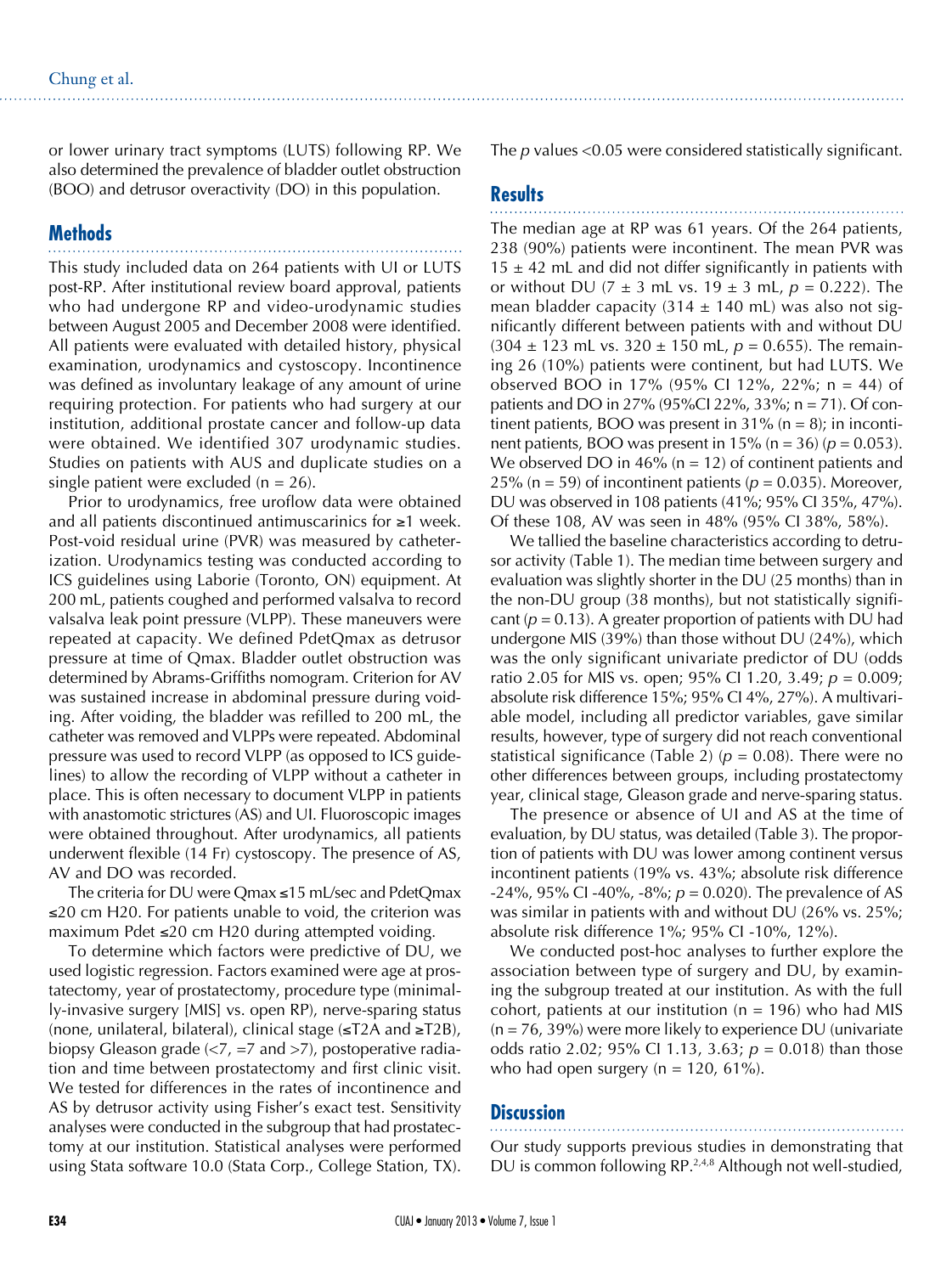DU may contribute to difficulty emptying following male sling placement.5 One reason this topic has not been studied extensively is that some urologists are reluctant to place a sling in patients with DU for fear of causing urinary retention. Slings are designed to prevent incontinence during times of abdominal stress, a situation which exists during AV.

There is evidence of this phenomenon in the female incontinence literature. In women, lower preoperative Qmax, which is associated with DU, is predictive of urinary retention following placement of a transvaginal tape (TVT) for stress UI.13,14 Furthermore, female patients who experience retention following an incontinence procedure report lower satisfaction.<sup>13</sup>

Hong and colleagues conducted a multivariate analysis to determine the risk factors for postoperative retention in 375 women who underwent TVT.<sup>13</sup> Preoperative Qmax  $(p = 0.007)$  was the only factor predictive of retention. Miller and colleagues reviewed records of 98 women who had undergone pubovaginal sling to determine which urodynamic parameters best predicted postoperative voiding dysfunction.15 Urinary retention developed in 23% of women who voided with a Pdet <12 cm H20 compared to 0% in patients who voided with a Pdet of  $≥12$  cm H2O ( $p = 0.007$ ).

The prevalence of DU and AV in our population is consistent with that in other studies with similar subjects, although comparisons are difficult due to dissimilar definitions. Detrusor underactivity was seen in 108 (41%) patients and 52 (48%) of these patients had AV. Chao and Mayo found that 31 (42%) of 74 patients, with incontinence post-RP, voided by straining without demonstrable detrusor contraction<sup>3</sup> and 38% of patients with mixed and urge incontinence did so. Gomha and Boone assessed urodynamic and AUS outcomes in 61 patients with incontinence from RP and TURP and found that 29.5% voided by straining with minimal detrusor contraction  $\left($  < 10 cm H20).<sup>16</sup> Their subsequent analysis found that 49% of men who underwent AUS placement were "valsalva voiders."17 Lai and colleagues did a retrospective study of 129 patients with UI following RP. The incidence of low bladder contractility index (<100) was 64.8%.18 The prevalence of BOO and DO in our patient population is also consistent with previously reported series. In men with post-RP incontinence, the published prevalence of DO is 13% to 61%.2-4,16

In this study, the only factor predictive of DU on univariate logistic regression was type of surgery (open vs. MIS) and this approached significance in the multivariate analysis. Detrusor denervation is a plausible explanation for DU.<sup>3</sup> The best example of this mechanism is neurogenic voiding following bilateral extravesical ureteral, $19$  possibly due to damage to detrusor innervation which arises from the pelvic plexus dorsomedial to the ureterovesical junction into the bladder.<sup>20</sup>

Nerve-sparing had no impact on DU; however, these nerves are likely responsible for erectile function as opposed

| Table 1. Baseline characteristics of 264 men who |  |  |  |
|--------------------------------------------------|--|--|--|
| underwent primary radical prostatectomy          |  |  |  |

|                                                                                                                       | <b>Detrusor underactivity</b> |             |  |  |  |
|-----------------------------------------------------------------------------------------------------------------------|-------------------------------|-------------|--|--|--|
|                                                                                                                       | No (n=156)                    | Yes (n=108) |  |  |  |
| Age at RP, year                                                                                                       | 61 (56, 66)                   | 61 (57, 66) |  |  |  |
| Pre-RP PSA, ng/mL                                                                                                     | 6.6(4.4, 9.2)                 | 5.7(4, 8.9) |  |  |  |
| Type of surgery                                                                                                       |                               |             |  |  |  |
| Open                                                                                                                  | 119 (76%)                     | 66 (61%)    |  |  |  |
| Laparoscopic or robotic                                                                                               | 37 (24%)                      | 42 (39%)    |  |  |  |
| <b>Year of RP</b>                                                                                                     |                               |             |  |  |  |
| before 1990                                                                                                           | 3(2%)                         | $1(1\%)$    |  |  |  |
| 1990-1995                                                                                                             | 18 (12%)                      | 8(7%)       |  |  |  |
| 1995-2000                                                                                                             | 18 (12%)                      | 16 (15%)    |  |  |  |
| 2000-2005                                                                                                             | 54 (35%)                      | 30 (28%)    |  |  |  |
| 2005-2008                                                                                                             | 57 (37%)                      | 53 (49%)    |  |  |  |
| Missing                                                                                                               | 6(4%)                         | $0(0\%)$    |  |  |  |
| <b>Clinical stage</b>                                                                                                 |                               |             |  |  |  |
| ≤T2A                                                                                                                  | 88 (56%)                      | 66 (61%)    |  |  |  |
| $\geq$ T2B                                                                                                            | 23 (15%)                      | 25 (23%)    |  |  |  |
| Missing                                                                                                               | 45 (29%)                      | 17 (16%)    |  |  |  |
| <b>Nerve sparing status</b>                                                                                           |                               |             |  |  |  |
| None                                                                                                                  | 21 (13%)                      | 18 (17%)    |  |  |  |
| Unilaterally                                                                                                          | 12 (8%)                       | 9(8%)       |  |  |  |
| Bilaterally                                                                                                           | 72 (46%)                      | 53 (49%)    |  |  |  |
| Missing                                                                                                               | 51 (33%)                      | 28 (26%)    |  |  |  |
| Biopsy Gleason grade                                                                                                  |                               |             |  |  |  |
| ≤6                                                                                                                    | 63 (40%)                      | 47 (44%)    |  |  |  |
| $=7$                                                                                                                  | 44 (28%)                      | 35 (32%)    |  |  |  |
| ≥8                                                                                                                    | 18 (12%)                      | 8(7%)       |  |  |  |
| Missing                                                                                                               | 31 (20%)                      | 18 (17%)    |  |  |  |
| Time between RP to UDS                                                                                                |                               |             |  |  |  |
| evaluation (months) to clinic                                                                                         | 38 (16, 89)                   | 25 (15, 75) |  |  |  |
|                                                                                                                       |                               |             |  |  |  |
|                                                                                                                       |                               |             |  |  |  |
| visit, months<br><b>Pelvic radiation</b><br>Data are given as frequency (percentage) or median (interquartile range). | 34 (22%)                      | 19 (18%)    |  |  |  |

RP: radical prostatectomy; PSA: prostate-specific antigen; UDS: urodynamic studies.

to detrusor contraction.<sup>21</sup> The most probable step during RP where pelvic nerves supplying the bladder are injured is during seminal vesicle dissection.<sup>22</sup> During MIS cases, the seminal vesicles are approached through a posterior approach, $2<sup>3</sup>$ whereas during an open case they are approached through an anterior approach.<sup>21</sup> During open RP, dissection can be performed in close proximity to the seminal vesicles due to traction on the prostate, sparing nerves at the base of the bladder. This difference in dissection could explain the differences in DU between approaches. If this is the case, then the rate of DU will likely rise as the percentage of MIS RP increases.24

While this study showed a higher rate of DU in incontinent versus continent patients, this is likely artifact. Our cohort includes select continent patients and those with LUTS. These patients have higher rates of DO and BOO supporting this assertion. The prevalence of DO was 46%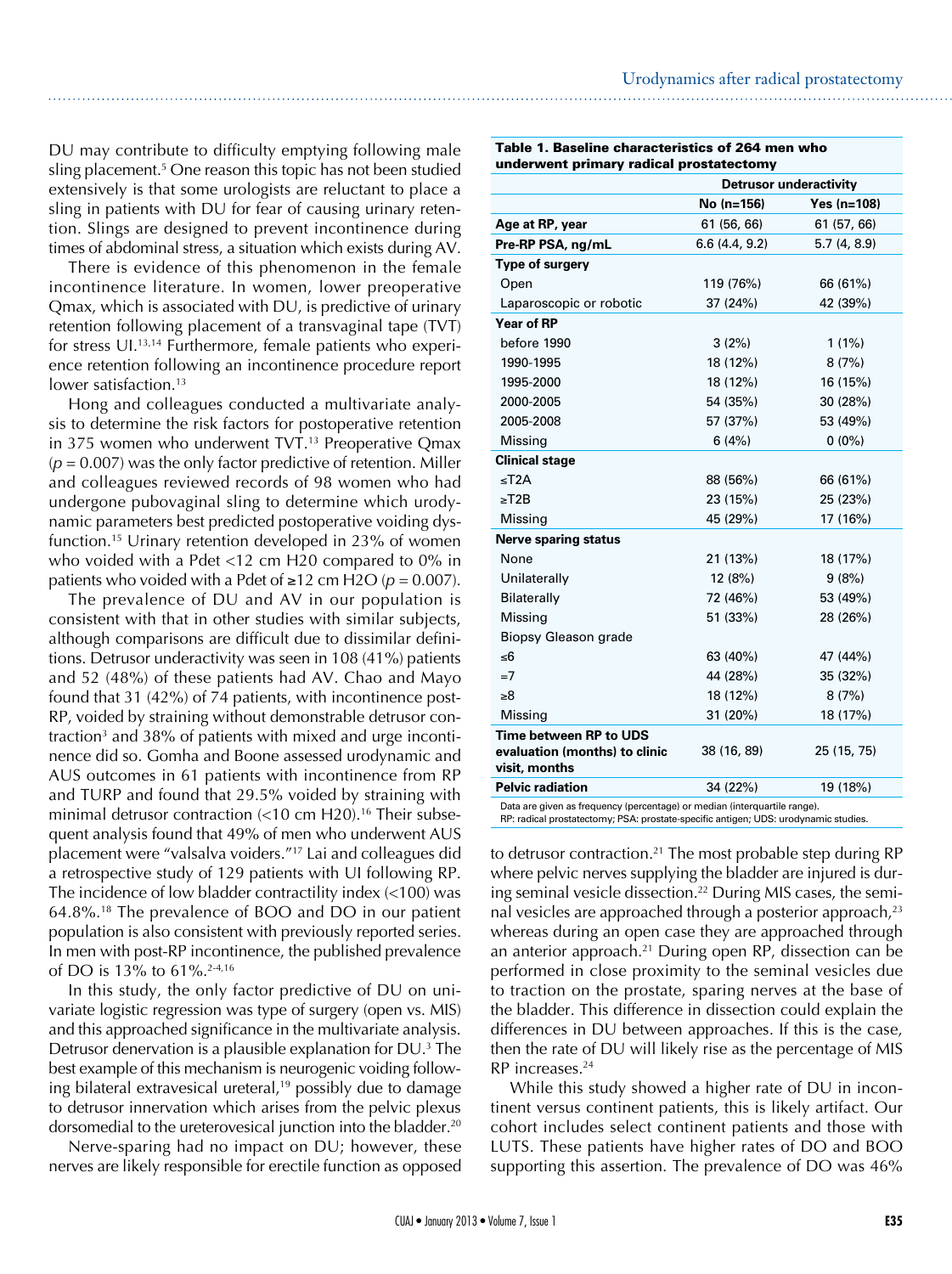| Table 2. Univariate and multivariable logistic regression for variables associated with detrusor underactivity |                  |            |                  |                           |            |      |  |  |
|----------------------------------------------------------------------------------------------------------------|------------------|------------|------------------|---------------------------|------------|------|--|--|
| <b>Predictor</b>                                                                                               | Univariate model |            |                  | <b>Multivariate model</b> |            |      |  |  |
|                                                                                                                | <b>OR</b>        | 95% CI     | $\boldsymbol{p}$ | <b>OR</b>                 | 95% CI     | p    |  |  |
| Age at RP, year                                                                                                | 1.01             | 0.97, 1.05 | 0.6              | 1.02                      | 0.97, 1.07 | 0.5  |  |  |
| Pre-RP PSA, ng/mL (n=209)                                                                                      | 0.99             | 0.97, 1.01 | 0.5              | 0.99                      | 0.95, 1.03 | 0.6  |  |  |
| Type of surgery (laparoscopic/<br>robotic vs. open) (n=264)                                                    | 2.05             | 1.20, 3.49 | 0.009            | 2.02                      | 0.92, 4.44 | 0.08 |  |  |
| Year of RP, year (n=258)                                                                                       | 1.04             | 0.99, 1.10 | 0.16             | 1.12                      | 0.80, 1.55 | 0.5  |  |  |
| Clinical stage ( $\leq$ T2A vs $\geq$ T2B)<br>$(n=202)$                                                        | 1.45             | 0.76, 2.78 | 0.3              | 2.27                      | 0.86, 5.97 | 0.10 |  |  |
| Nerve sparing status (n=185)                                                                                   |                  |            | 0.9              |                           |            | 0.8  |  |  |
| No nerves spared                                                                                               | reference        | reference  |                  | reference                 | reference  |      |  |  |
| Unilaterally spared                                                                                            | 0.88             | 0.30, 2.55 |                  | 0.83                      | 0.32, 2.15 |      |  |  |
| <b>Bilaterally spared</b>                                                                                      | 0.86             | 0.42, 1.77 |                  | 0.71                      | 0.23, 2.14 |      |  |  |
| <b>Biopsy Gleason grade (n=215)</b>                                                                            |                  |            | 0.5              |                           |            | 0.24 |  |  |
| ≤6                                                                                                             | reference        | reference  |                  | reference                 | reference  |      |  |  |
| $=7$                                                                                                           | 1.07             | 0.59, 1.91 |                  | 1.05                      | 0.49, 2.24 |      |  |  |
| $\geq 8$                                                                                                       | 0.60             | 0.24, 1.49 |                  | 0.32                      | 0.08, 1.39 |      |  |  |
| Time between RP and UDS<br>evaluation, per every 6 months<br>$(n=258)$                                         | 0.98             | 0.95, 1.01 | 0.13             | 1.05                      | 0.88, 1.26 | 0.6  |  |  |
| Pelvic radiation (yes vs. no) (n=264)                                                                          | 0.77             | 0.41, 1.43 | 0.4              | 2.80                      | 0.74, 10.6 | 0.13 |  |  |
|                                                                                                                |                  |            |                  |                           |            |      |  |  |

RP: radical prostatectomy; UDS: urodynamic studies; PSA: prostate-specific antigen ; OR: odds ratio; CI: confidence interval.

in continent patients and only 25% in incontinent patients. Similarly, rates of BOO in continent patients were higher (31% continent, 15% in incontinent). Detrusor underactivity may actually be related to higher continence rates in post-RP patients because of potentially decreased rates of urge incontinence in this group.

While this study does not directly address the impact of DU on efficacy of different treatments for incontinence post-RP, it does report a very high rate of DU and AV in patients who experienced LUTS or UI after contemporary RP. If, as our analysis implies, DU is higher in patients undergoing MIS, then the rate of DU following RP will continue to rise because of increased adoption of MIS. Male slings might be susceptible to adverse outcomes in patients who void by AV.

The limitations of this study are its retrospective nature and select patient population, a limitation of most urodynamic studies in post-RP patients. This has to do with the fact that it is difficult and potentially cost-prohibitive to evaluate asymptomatic patients with urodynamics following RP in routine clinical practice. Comorbidity that may affect DU was not examined in this study. However, for most disease

states the relationship with detrusor contractility is unclear. For example, Kaplan and colleagues examined the urodynamics findings in 182 patients with diabetes.<sup>25</sup> The most common diagnoses were detrusor instability and BOO, not the classic "diabetic cystopathy." Since DU and AV were part of our selection criteria for patients undergoing antiincontinence surgery, we could not determine the effect of DU or AV on procedure outcomes. Further studies of the efficacy of different anti-incontinence surgeries in patients with DU are warranted. Finally, our definition of DU is arbitrary; however, it should be noted that this definition is easy to apply in a clinical setting, is similar to those used in studies with similar patient population, $2,4$  and is very conservative, corresponding to bladder contractility index (BCI) <95 (BCI  $<$ 100 is consistent with weak contractility).<sup>26</sup>

#### **Conclusions**

Detrusor underactivity and AV are common in patients presenting for evaluation of incontinence or LUTS post-RP. The etiology of DU in this setting may be related to surgi-

| Table 3. Association between detrusor underactivity and continence |                        |               |                                   |         |  |  |  |  |
|--------------------------------------------------------------------|------------------------|---------------|-----------------------------------|---------|--|--|--|--|
|                                                                    | Detrusor underactivity |               | Absolute risk difference (95% CI) | p value |  |  |  |  |
|                                                                    | $No (n=156)$           | Yes $(n=108)$ |                                   |         |  |  |  |  |
| Continence status (n=264)                                          |                        |               |                                   |         |  |  |  |  |
| Incontinent                                                        | 135 (87%)              | 103 (95%)     | $9\%$ (2%, 15%)                   | 0.020   |  |  |  |  |
| Anastomotic stricture (n=262)                                      |                        |               |                                   |         |  |  |  |  |
| Yes                                                                | 39 (25%)               | 28 (26%)      | 1% (-10%, 12%)                    | 0.9     |  |  |  |  |
| CI: confidence interval.                                           |                        |               |                                   |         |  |  |  |  |